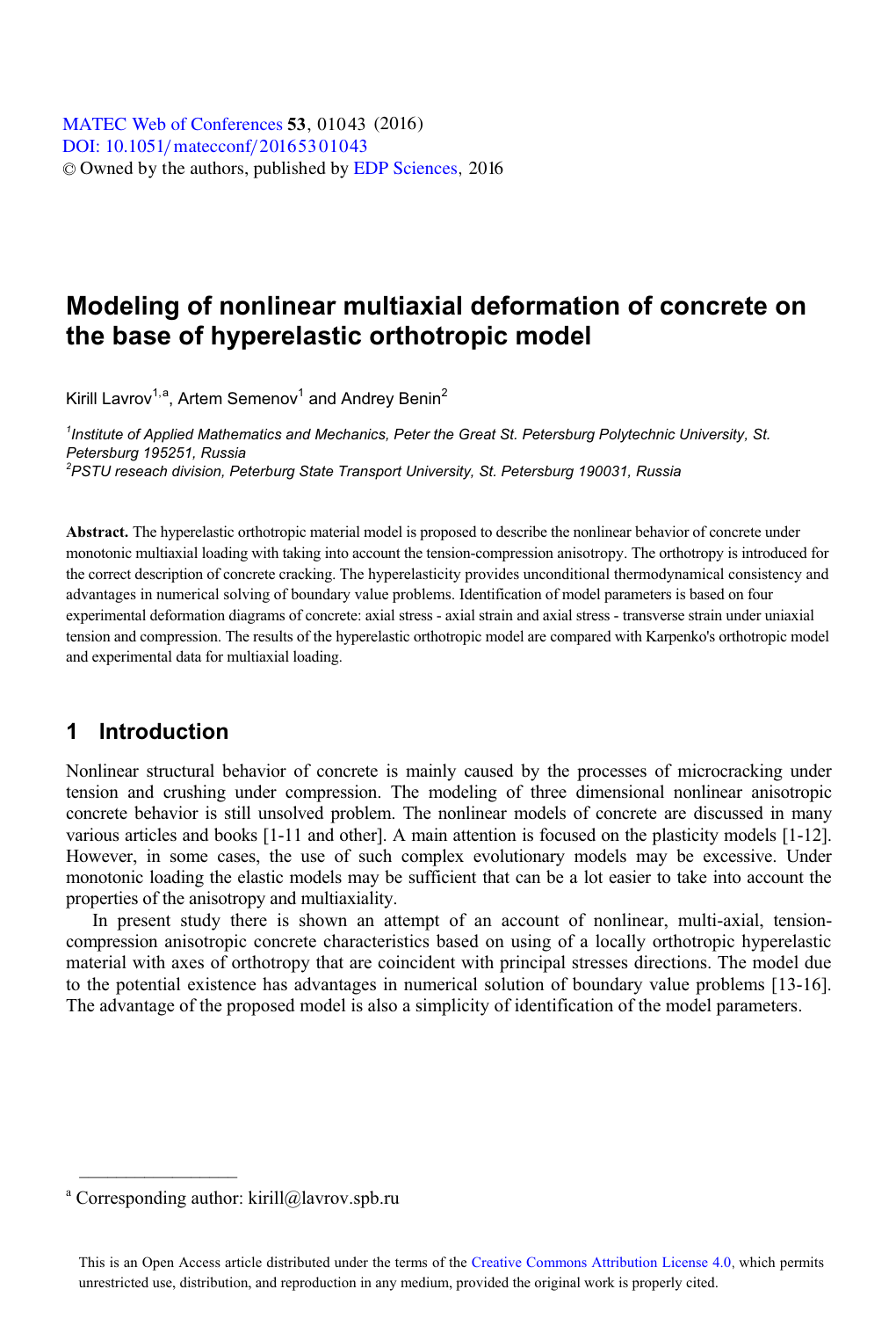### **2 Materials and Methods**

#### **2.1 Constitutive equations**

The formulation of elastic potential (free energy) totally determines the constitutive equations and tensor of elastic moduli for the orthotropic hyperelastic material. Symmetry group of the orthotropic material includes reflections of three orthotropic planes, characterized by normals  $n_1$ ,  $n_2$ ,  $n_3$ . The axes of orthotropy  $n_1$ ,  $n_2$ ,  $n_3$  coincide with principal stresses directions for concrete and can vary (rotate) under complex loading program. It is assumed that the elastic potential  $\psi$  is a function of invariants of strain tensor and tensors, which characterize anisotropic material properties:  $M_1=m_1\times n_1$ ,  $M_2=m_2\times n_2$  and  $M_3=m_3\times n_3$ , only two of which are independent due to the equality  $M_1 + M_2 + M_3 = 1$ , where 1 is a unit tensor. In general case there are 7 invariants the for orthotropic material [17]:  $I_1=tr\epsilon$   $I_1=tr\epsilon$   $I_2=\frac{1}{2}(I_1^2-tr\epsilon^2)$ ,  $I_3=det\epsilon$ ,  $I_4 = \mathbf{M}_1 \cdot \mathbf{\epsilon} = tr(\mathbf{M}_1 \cdot \mathbf{\epsilon})$ ,  $I_5 = \mathbf{M}_1 \cdot \mathbf{\epsilon}^2 = tr(\mathbf{M}_1 \cdot \mathbf{\epsilon}^2)$ ,  $I_6 = \mathbf{M}_3 \cdot \mathbf{\epsilon} = tr(\mathbf{M}_3 \cdot \mathbf{\epsilon})$ ,  $I_7 = \mathbf{M}_3 \cdot \mathbf{\epsilon}^2 = tr(\mathbf{M}_3 \cdot \mathbf{\epsilon}^2)$ .

A second-order Taylor series expansion of the potential  $\psi(I_1, I_2, I_3, I_4)$  can be written as seventerm formulation:

$$
\psi = \frac{1}{2}\lambda J_1^2 + \mu J_2 + \frac{1}{2}\alpha I_4^2 + \frac{1}{2}\beta I_6^2 + \mu I_1 I_4 + \delta I_1 I_4 + \varepsilon I_4 I_6 \tag{1}
$$

where  $\lambda$  and  $\mu$  are Lame parameters;  $\alpha$ ,  $\beta$ ,  $\gamma$ ,  $\delta$  and  $\epsilon$  are constants of material. In formulation (1) the only liner invariants in respect to strain and  $I_1$  are used. The quadratic and cubic invariants  $I_1, I_2, I_3$ are not used in this formulation for simplicity. The potential (2) is able to describe only the linear material behavior taking into account difference in tension/compression.

The possible generalization of (1) is proposed with aim to take into account the nonlinear behavior of concrete:

$$
\psi = \frac{1}{2}\lambda J_1^2 + \mu J_2 + a(I_4) + b(I_6) + c(I_1 I_4) + d(I_1 I_4) + e(I_4 I_6) \,,\tag{2}
$$

where *a, b, c, d* and *e* are piecewise twice continuously differentiable functions determined from experiments under tension and compression.

Expression (2) is a generalization of the formulation [18], which using only the four-term presentation  $\psi$  (without last three members in (2)). This simplified four-term formulation allows to describe different resistance of the concrete in tension/compression under uniaxial loading. Introduction of the functions  $c(I_1I_4)$ ,  $d(I_1I_4)$ ,  $e(I_4I_6)$  allow to more accurately describe the transverse strain-stress behaviour in a row with longitudinal strain-stress dependence.

For the hyperelastic material the stress tensor is defined by the equation:

$$
\sigma = \frac{\partial \psi(\varepsilon)}{\partial \varepsilon}.
$$
 (3)

A substitution of the potential (1) into the equation (3) leads to the relation:

$$
\sigma = \lambda I_1 \mathbf{1} + 2\mu \, \mathbf{\varepsilon} + a' \mathbf{M}_1 + b' \mathbf{M}_3 + c' (I_1 \mathbf{M}_1 + I_4 \mathbf{1}) + d' (I_1 \mathbf{M}_3 + I_4 \mathbf{1}) + e' (I_4 \mathbf{M}_3 + I_6 \mathbf{M}_1).
$$
 (4)

Differentiation of (3) leads to a quasi-linear relationship between the rate of stress and rate of strain

$$
\dot{\boldsymbol{\sigma}} = {}^{4} \mathbf{C}(\boldsymbol{\epsilon}, \mathbf{M}_{1}, \mathbf{M}_{3}) \cdot \dot{\boldsymbol{\epsilon}}, \tag{5}
$$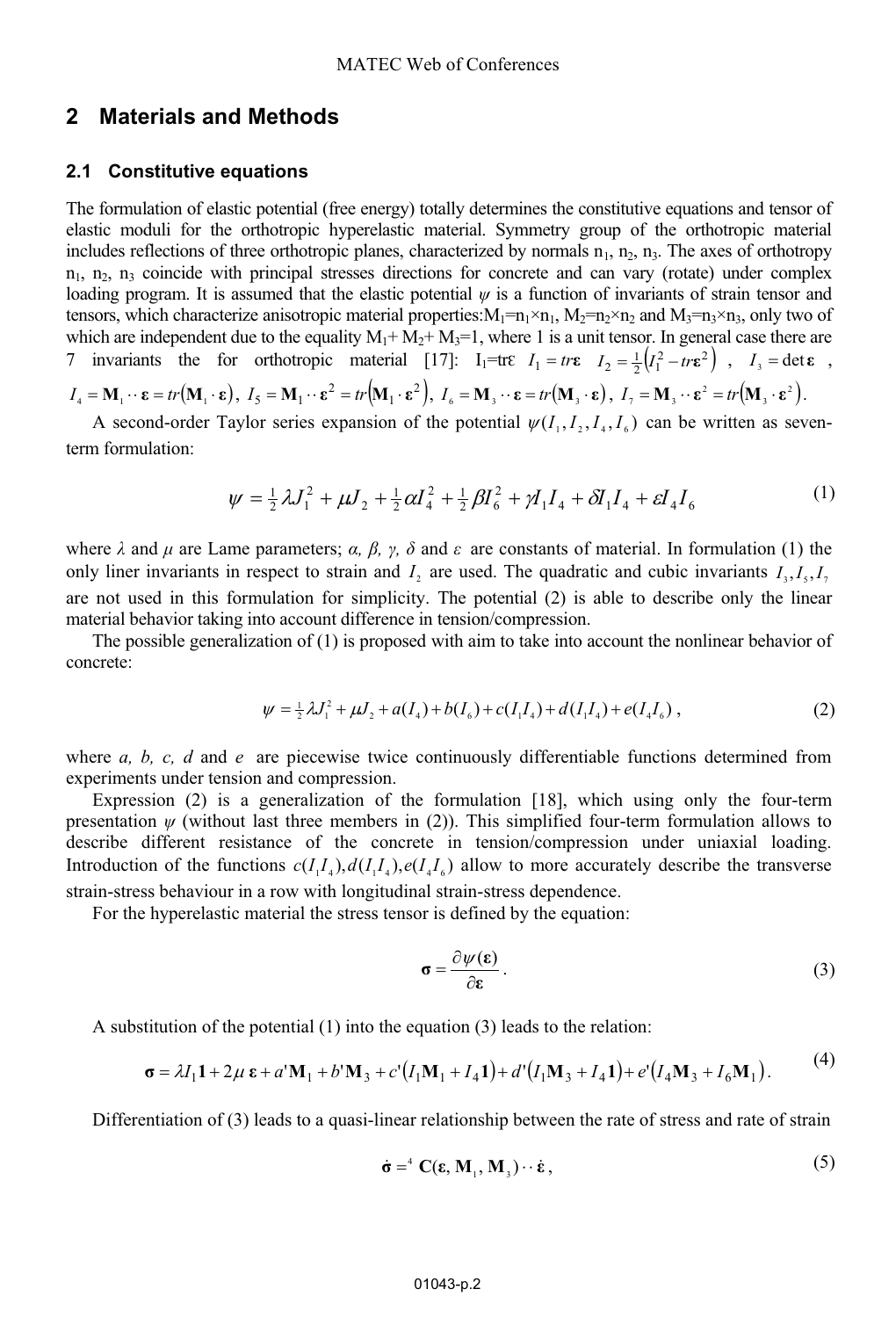#### SPbWOSCE-2015

where the fourth rank tensor of elastic moduli  ${}^{4}C = \frac{\partial \sigma}{\partial s} = \frac{\partial^2 \psi(\epsilon)}{\partial s^2}$ **-** $\frac{\sigma}{\epsilon} = \frac{\partial^2 \psi(\epsilon)}{\partial \epsilon^2}$  $\sigma$  $\mathbf{c}$  –  $\partial \mathbf{\varepsilon}$  –  $\partial$  $=\frac{\partial \sigma}{\partial \varepsilon} = \frac{\partial^2 \psi(\varepsilon)}{\partial \varepsilon^2}$  can be presented as follows:

$$
{}^{4}C = \lambda 1 \otimes 1 + \mu (1 \otimes 1 + 1 \otimes 1) + a^{n} M_{1} \otimes M_{1} + b^{n} M_{2} \otimes M_{2} + c^{n} (M_{1} 1 + 1 M_{1}) ++ d^{n} (M_{3} 1 + 1 M_{3}) + e^{n} (M_{1} M_{3} + M_{3} M_{1})
$$
(6)

where the symbols of direct and indirect diadic product  $(\mathbf{A} \otimes \mathbf{B})_{ijkl} = A_{ij}B_{kl}$ ,  $(\mathbf{A} \otimes \mathbf{B})_{jkl} = A_{ik}B_{jl}$ ,  $\left(\mathbf{A} \otimes \mathbf{B}\right)_{ijkl} = A_{il}B_{jk}$  are used, *a*" is denotes second derivation  $\frac{d^2a}{dt^2}$ 4  $\frac{d^2a}{dt^2}$ , similarly for all other functions.

Equation (5) with account of (6) can be expressed in the vector basis  $\mathbf{n}_1, \mathbf{n}_2, \mathbf{n}_3$  in the following matrix form:

$$
\begin{bmatrix}\n\dot{\sigma}_{11} \\
\dot{\sigma}_{22} \\
\dot{\sigma}_{33} \\
\dot{\sigma}_{12} \\
\dot{\sigma}_{23} \\
\dot{\sigma}_{33}\n\end{bmatrix}\n\begin{bmatrix}\n\lambda + 2\mu + a'' + 2c'' & \lambda + c'' & \lambda + c'' + d'' + e'' & 0 & 0 & 0 \\
\lambda + c'' & \lambda + 2\mu & \lambda + d'' & 0 & 0 & 0 \\
\lambda + c'' + d'' + e'' & \lambda + d'' & \lambda + 2\mu + b'' + 2d'' & 0 & 0 & 0 \\
0 & 0 & 0 & \mu & 0 & \hat{\epsilon}_{12} \\
0 & 0 & 0 & 0 & \mu & 0 \\
0 & 0 & 0 & 0 & \mu & 0 \\
0 & 0 & 0 & 0 & 0 & \mu\n\end{bmatrix}\n\begin{bmatrix}\n\dot{\varepsilon}_{11} \\
\dot{\varepsilon}_{22} \\
\dot{\varepsilon}_{33} \\
\dot{\varepsilon}_{12} \\
\dot{\varepsilon}_{23} \\
\dot{\varepsilon}_{31}\n\end{bmatrix}.
$$
\n(7)

The inversion of the equation (7) can be rewritten in the principal axes of the stress tensor (assumed that the inequalities  $\sigma_1 \ge \sigma_2 \ge \sigma_3$  fulfilled), as follows:

$$
\begin{cases}\n\dot{\varepsilon}_1 \\
\dot{\varepsilon}_2 \\
\dot{\varepsilon}_3\n\end{cases} =\n\begin{bmatrix}\n\lambda + 2\mu + a'' + 2c'' & \lambda + c'' & \lambda + c'' + d'' + e'' \\
\lambda + 2\mu & \lambda + d'' & \lambda + d'' \\
\lambda + c'' & \lambda + d'' & \lambda + 2\mu + b'' + 2d''\n\end{bmatrix}^{-1}\n\begin{bmatrix}\n\dot{\sigma}_1 \\
\dot{\sigma}_2 \\
\dot{\sigma}_3\n\end{bmatrix}.
$$
\n(8)

For comparison let consider the orthotropic elastic model N.I. Karpenko [1], which also takes into account the orthotropy property, but does not possess the property of having the potential:

$$
\begin{bmatrix} \varepsilon_1 \\ \varepsilon_2 \\ \varepsilon_3 \end{bmatrix} = \frac{1}{E} \begin{bmatrix} \frac{1}{\nu_1} & \frac{-\nu_{12}}{\nu_2} & \frac{-\nu_{13}}{\nu_3} \\ \frac{-\nu_{121}}{\nu_1} & \frac{1}{\nu_2} & \frac{-\nu_{123}}{\nu_3} \\ \frac{-\nu_{131}}{\nu_1} & \frac{-\nu_{132}}{\nu_2} & \frac{1}{\nu_3} \\ \frac{-\nu_{131}}{\nu_1} & \frac{-\nu_{132}}{\nu_2} & \frac{1}{\nu_3} \end{bmatrix} \begin{bmatrix} \sigma_1 \\ \sigma_2 \\ \sigma_3 \end{bmatrix},\tag{9}
$$

where *E* is initial Young's modulus of concrete;  $v_i$  is the coefficient characterizing the change of secant modulus under uniaxial loading by  $v_i = \sigma_i / E \varepsilon_i (i = 1,...,3)$ ;  $v_{i_i}$  is a secant coefficient of transverse strain defined as  $v_{i} = -\varepsilon_i / \varepsilon_j (j = 1, 2, 3; j \neq i)$ . The approximation for  $v_i$  and  $v_{i}$  are proposed in [1, 19, 20]: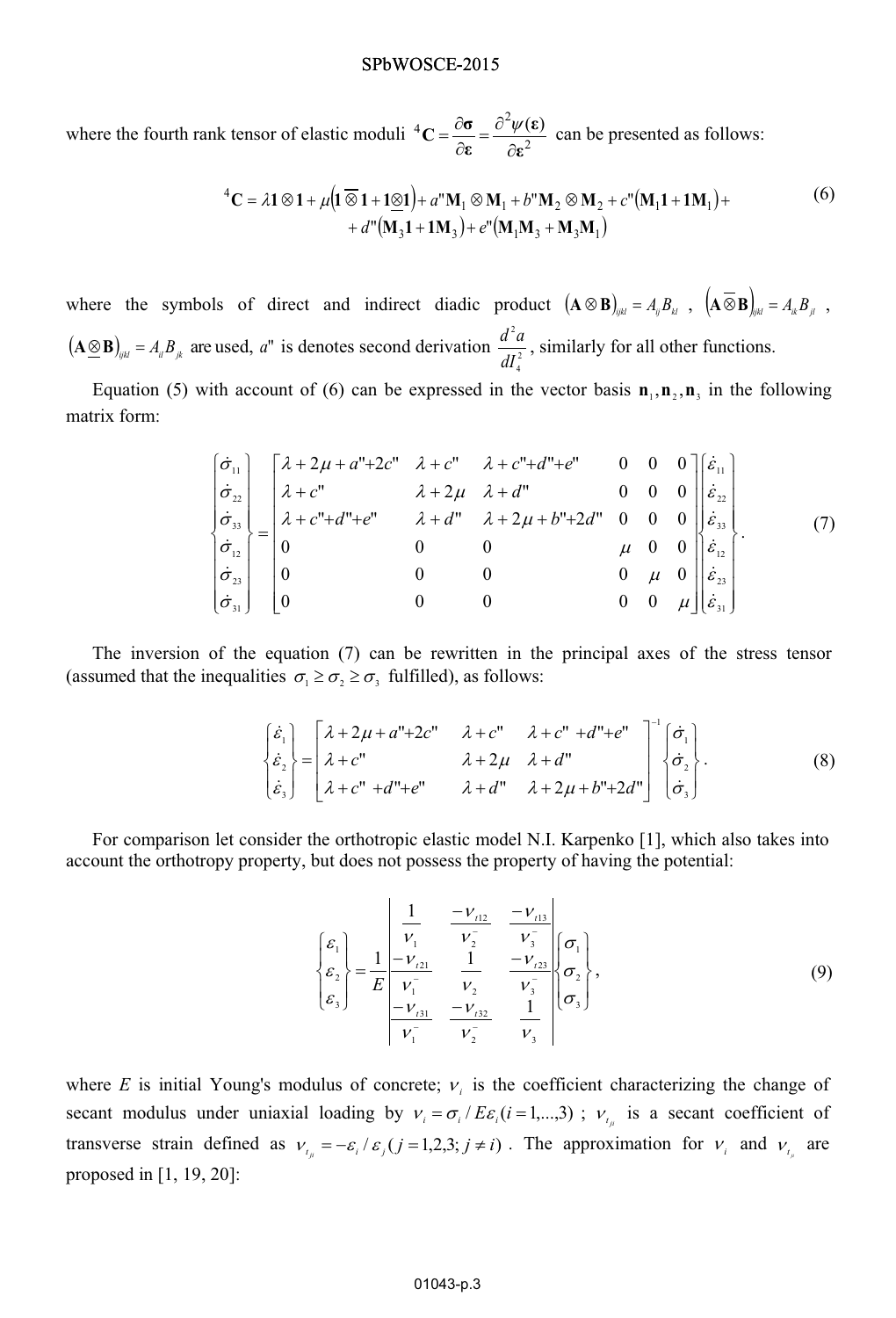$$
V_{i} = V_{i}^{\max} \pm (V_{0i} - V_{i}^{\max}) \sqrt{1 - e_{1i} \eta_{i} - e_{2i} \eta_{i}^{2}} , \qquad (10)
$$

$$
v_{tji} = v_{tji}^{\max} \pm (v_{0tji} - v_{tji}^{\max}) \sqrt{1 - \eta_i^2} \ (i = 3, ji = 13,23) \,, \tag{11}
$$

where the positive sign agrees with rising diagram branch and negative sign to descending branch,  $\eta_i = \sigma_i / \sigma_i^{\max}$ ,  $v_i^{\max}$  is the maximum of secant modulus variation coefficient (top of the diagram),  $v_{0i}$ is the initial value of  $v_i$  (for rising branch  $v_{0i} = 1$ , for descending branch  $v_{0i} \approx 2.05 v_i^{\text{max}}$ ),  $e_{1i} = 2 - 2.05v_i^{\text{max}}$ ,  $e_{1i} + e_{2i} = 1$ .

#### *2.1.1 Identification of material functions.*

The four deformation diagrams for concrete are used for the material functions identification:

- xial stress - axial strain under uniaxial tension  $\sigma_{\text{r}} = h_{\text{i}}(\varepsilon_{\text{r}})$ ;
- **axial stress - transverse strain under uniaxial tension**  $\sigma_{\text{r}} = q_i(\varepsilon_{\text{r}})$ **;**
- axial stress - axial strain under uniaxial compression  $\sigma_{\rm w} = h_c(\varepsilon_{\rm w});$
- axial stress - transverse strain under uniaxial compression  $\sigma_{\alpha} = q_c(\varepsilon_{\alpha})$ .

Under the uniaxial *tension* along axis x the eigenvalues of stress tensor are  $\sigma_1 = \sigma_{xx} > 0$ ,  $\sigma_2 = \sigma_3 = \sigma_{yy} = \sigma_{zz} = 0$  (assumed  $\sigma_1 \ge \sigma_2 \ge \sigma_3$ ), therefore  $\mathbf{M}_1 = \mathbf{i} \otimes \mathbf{i}$ ,  $\mathbf{M}_3 = \mathbf{k} \otimes \mathbf{k}$ . Under natural supposition  $\varepsilon_{y} = \varepsilon_{z}$  we have  $I_1 = \varepsilon_{xx} + 2\varepsilon_{zz}$ ,  $I_4 = \varepsilon_{xx}$ ,  $I_6 = \varepsilon_{zz}$ . The equation (7) for the considering loading case leads to the equations:

$$
\begin{cases} \dot{\sigma}_{xx} = (\lambda + 2\mu + a'' + 2c'')\dot{\varepsilon}_{xx} + (2\lambda + 2c'' + d'' + e'')\dot{\varepsilon}_{zz} \\ \dot{\sigma}_{zz} = (\lambda + c'' + d'' + e'')\dot{\varepsilon}_{xx} + (2\lambda + 2\mu + b'' + 3d'')\dot{\varepsilon}_{zz} = 0 \end{cases}
$$
(12)

The tension deformation diagram  $\sigma_{\text{r}} = h_{\text{i}}(\varepsilon_{\text{r}})$  is determined after integration of  $\dot{\sigma}_{\text{r}} = h_{\text{i}} \dot{\varepsilon}_{\text{r}}$ , which can be obtained by the substitution of  $\dot{\varepsilon}_x$  as a function  $\dot{\varepsilon}_x$  from the second equation of the system (12) to the first equation of the system. Similarly the diagram  $\sigma_{\rm r} = q_i(\varepsilon_z)$  can be found by the substitution of  $\dot{\varepsilon}_x$  as a function  $\dot{\varepsilon}_x$  from the second equation of the system (12) to the first equation.

Under the uniaxial *compression* along axis *x* the eigenvalues of stress tensor are  $\sigma_1 = \sigma_2 = \sigma_{zz} = \sigma_{yy} = 0$ ,  $\sigma_3 = \sigma_{xx} < 0$ , therefore  $\mathbf{M}_1 = \mathbf{k} \otimes \mathbf{k}$ ,  $\mathbf{M}_3 = \mathbf{i} \otimes \mathbf{i}$ . Taking into account  $\varepsilon_{yy} = \varepsilon_{zz}$  we have  $I_1 = \varepsilon_{xx} + 2\varepsilon_{zz}$ ,  $I_4 = \varepsilon_{zz}$ ,  $I_6 = \varepsilon_{xx}$ . The equation (7) for the considering loading case and invariants concretization leads to the equations:

$$
\begin{cases} \dot{\sigma}_{\text{xx}} = (\lambda + 2\mu + b'' + 2d'')\dot{\varepsilon}_{\text{xx}} + (2\lambda + c'' + 2d'' + e'')\dot{\varepsilon}_{\text{zz}} \\ \dot{\sigma}_{\text{zz}} = (\lambda + c'' + d'' + e'')\dot{\varepsilon}_{\text{xx}} + (2\lambda + 2\mu + a'' + 3c'')\dot{\varepsilon}_{\text{zz}} = 0 \end{cases}
$$
(13)

The compression deformation diagram  $\sigma_{xx} = h_c(\varepsilon_{xx})$  is determined after integration of  $\dot{\sigma}_{xx} = h_c \dot{\varepsilon}_{xx}$ , which can be obtained by the substitution of  $\dot{\varepsilon}_x$  as a function  $\dot{\varepsilon}_x$  from the second equation of the system (13) to the first equation of the system. Similarly the diagram  $\sigma_{xx} = q_c(\varepsilon_x)$  can be found by the substitution of  $\dot{\varepsilon}_x$  as a function  $\dot{\varepsilon}_x$  from the second equation of the system (13) to the first equation.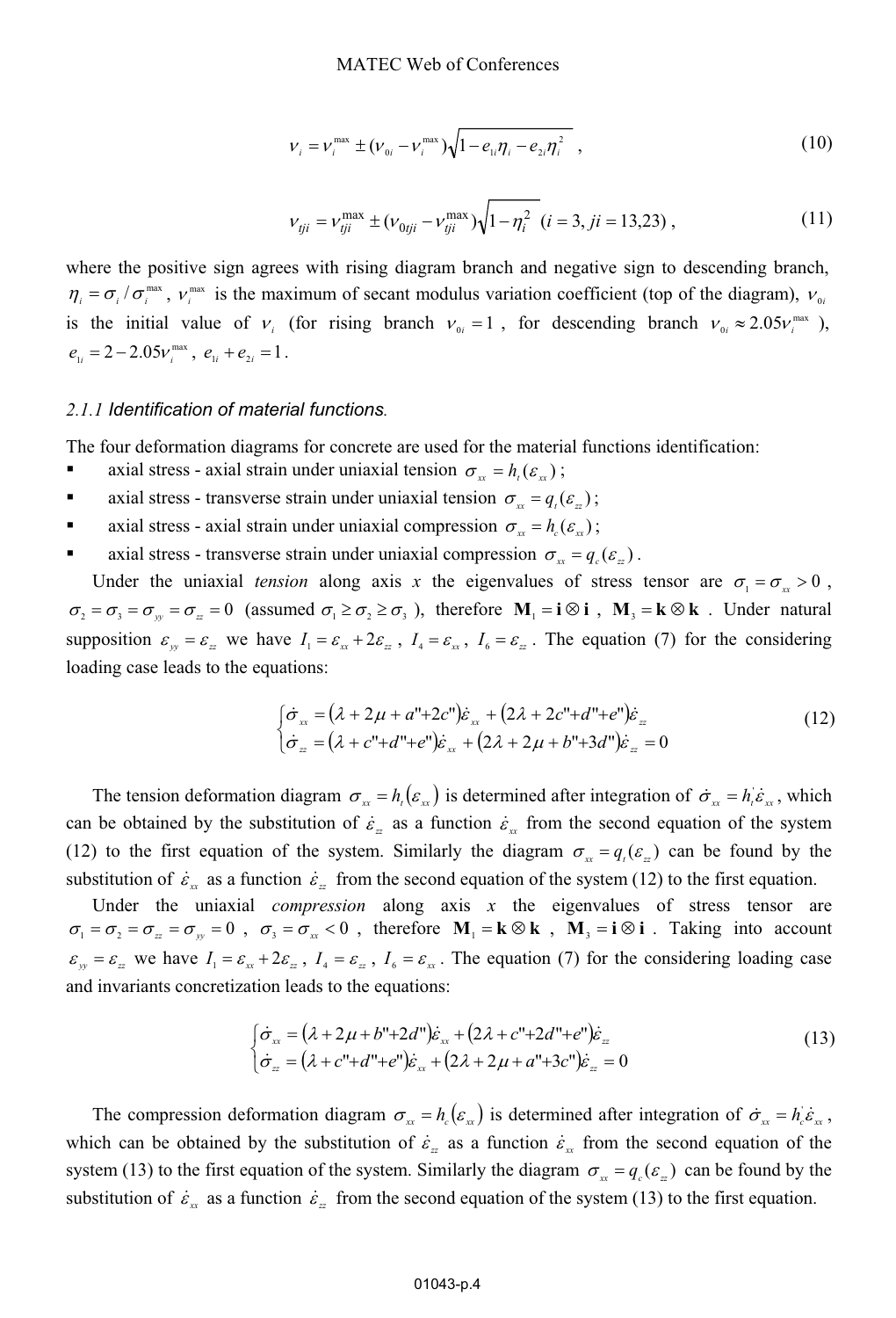#### SPbWOSCE-2015

Elastic constants  $\lambda, \mu$  we assume known from the initial slope of stress-strain diagram. For definition of five functions  $a,b,c,d,e$  we have four equations (12)-(13) therefore to eliminate the uncertainties, we can introduce an additional constraint. To simplify the presentation we assume (there are other options):

$$
c'' + d'' + e'' = 0.
$$
\n(14)

In view of (14) we get four equations for the four functions  $a, b, c, d$ :

$$
\begin{cases}\n\dot{\sigma}_{\text{xx}} = \left(\lambda + 2\mu + a'' + 2c'' - (2\lambda + c'')\frac{\lambda}{2\lambda + 2\mu + b'' + 3d''}\right)\dot{\varepsilon}_{\text{xx}} = h_{\text{i}}\dot{\varepsilon}_{\text{xx}} \\
\dot{\sigma}_{\text{xx}} = \left(2\lambda + c'' - (\lambda + 2\mu + a'' + 2c'')\frac{2\lambda + 2\mu + b'' + 3d''}{\lambda}\right)\dot{\varepsilon}_{\text{zz}} = -q_{\text{i}}\dot{\varepsilon}_{\text{zz}} \\
\dot{\sigma}_{\text{xx}} = \left(\lambda + 2\mu + b'' + 2d'' - (2\lambda + c'' + 2d'' + e'')\frac{\lambda}{2\lambda + 2\mu + a'' + 3c''}\right)\dot{\varepsilon}_{\text{xx}} = h_{\text{i}}\dot{\varepsilon}_{\text{xx}} \\
\dot{\sigma}_{\text{xx}} = \left(2\lambda + c'' + 2d'' + e'' - (\lambda + 2\mu + b'' + 2d'')\frac{2\lambda + 2\mu + a'' + 3c''}{\lambda}\right)\dot{\varepsilon}_{\text{zz}} = -q_{\text{i}}\dot{\varepsilon}_{\text{zz}}\n\end{cases}
$$
\n(15)

where  $h_i$  and  $h_c$  - the inclinations of stress and strain diagrams that are found experimentally.

After the transformation of (15) we obtain

$$
\begin{cases}\n(\lambda + 2\mu + a'' + 2c'' - h_i)(2\lambda + 2\mu + b'' + 3d'') - (2\lambda + c'')\lambda = 0 \\
(\lambda + 2\mu + a'' + 2c'')(2\lambda + 2\mu + b'' + 3d'') - (2\lambda + c'' + q_i)\lambda = 0 \\
(\lambda + 2\mu + b'' + 2d'' - h_i)(2\lambda + 2\mu + a'' + 3c'') - (2\lambda + d'')\lambda = 0 \\
(\lambda + 2\mu + b'' + 2d'')(2\lambda + 2\mu + a'' + 3c'') - (2\lambda + d'' + q_i)\lambda = 0\n\end{cases}
$$
\n(16)

The solution of (16) is

$$
\begin{cases}\nc'' = \left\{\lambda \left[ \frac{q_i}{h_i} \left( \frac{q_c}{h_c} - 1 \right) - 2 \right] - q_i \right\} / \left( \frac{q_i}{h_i} + 1 \right) \\
d'' = \left\{\lambda \left[ \frac{q_c}{h_c} \left( \frac{q_i}{h_i} - 1 \right) - 2 \right] - q_c \right\} / \left( \frac{q_c}{h_c} + 1 \right) \\
a'' = \frac{q_c}{h_c} \lambda - 3c'' - 2\lambda - 2\mu \\
b'' = \frac{q_i}{h_i} \lambda - 3d'' - 2\lambda - 2\mu\n\end{cases} (17)
$$

The relations  $\frac{q_t}{l}$ ' *t t*  $\frac{q_i^{\prime}}{h_i}$  and  $\frac{q_i^{\prime}}{h_i}$ ' *c c*  $\frac{q'_c}{h'}$  represent the tangential coefficients of transverse deformation (analog *h*<sup>†</sup> of Poisson's ratio in a nonlinear case) under tension and compression respectively.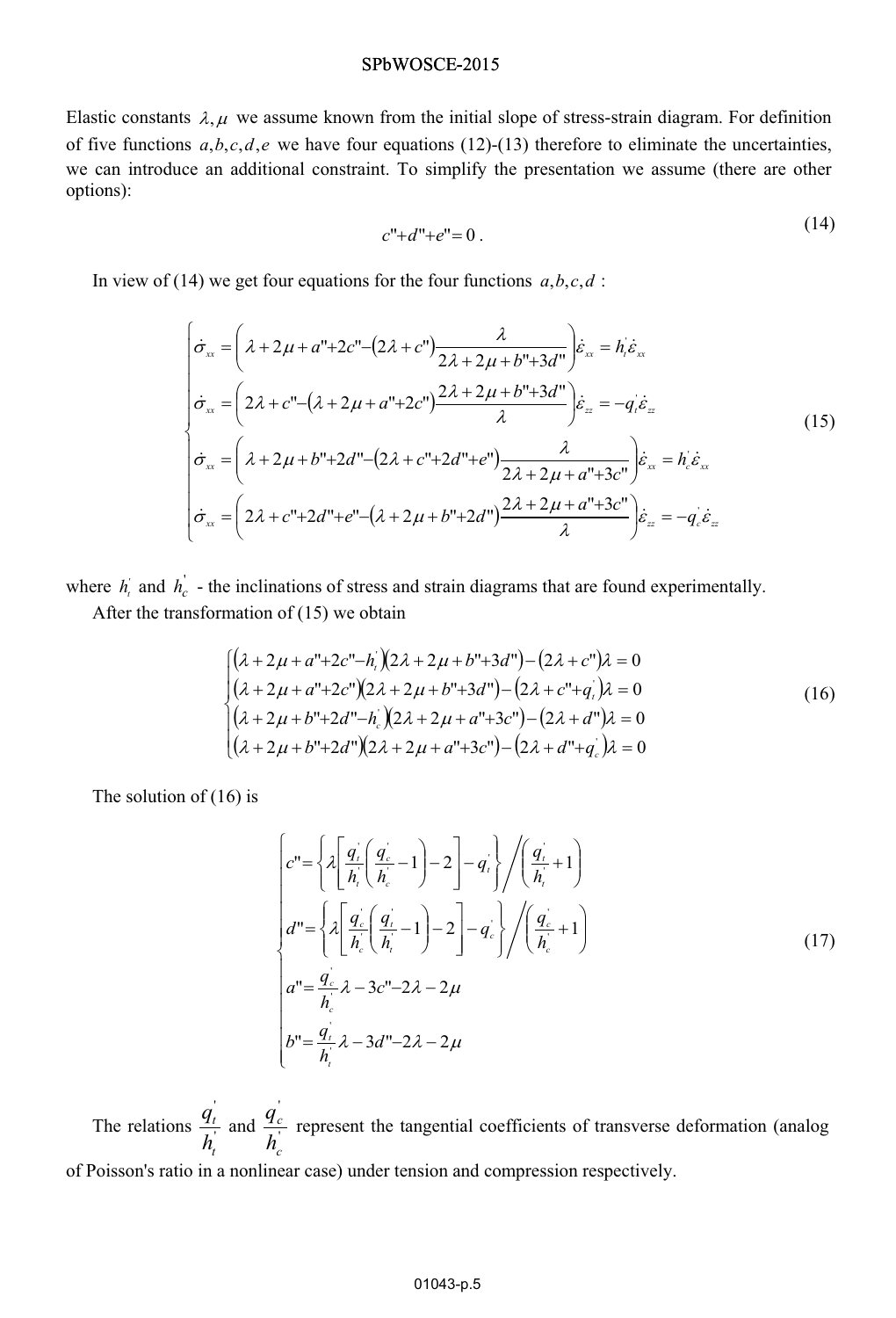#### MATEC Web of Conferences

Integrating of (17) is complicated in a general case, however in some cases it could be possible. For instance, piecewise linear approximation of concrete deformation diagrams is obtained by using the piecewise quadratic functions:

$$
a(x) = \frac{1}{2} \sum_{i} A_{i} x^{2} \left[ H(x - x_{i+1}) - H(x - x_{i}) \right],
$$
\n(18)

$$
b(x) = \frac{1}{2} \sum_{i} B_{i} x^{2} \left[ H(x - x_{i+1}) - H(x - x_{i}) \right]
$$
 (19)

and linear functions

$$
c(x) = \sum_{i} C_{i} x [H(x - x_{i+1}) - H(x - x_{i})],
$$
\n(20)

$$
d(x) = \sum_{i} D_{i} x [H(x - x_{i+1}) - H(x - x_{i})],
$$
\n(21)

where  $H(x)$  is a Heaviside function. The coefficients  $A_i = a^n, B_i = b^n, C_i = c^n, D_i = d^n$  are defined by (17) within each interval.

Differing from piecewise linear approximation of concrete deformation diagrams (polynomial, exponential and power-type functions) can be also used [18], but integration of (17) is not easy in these cases and therefore variant with (18)-(19) is preferable.

### **3 Results and Discussion**

The various monotonic three-axial loadings are considered. In the *first* example the stresses components are defined as  $\sigma_3 : \sigma_1 : \sigma_2 = -1 : -1/10 : -1/10$ . The dependences  $\varepsilon_3(\sigma_3)$  and  $\varepsilon_1(\sigma_3)$  can be found after inversion and integration of Eq. (8) for for hyperelastic orthotropic model and on the base of (9) for the orthotropic elastic model of N.I. Karpenko. In computations the material parameters corresponding to the concrete are used:  $R_b = 41.8 \text{ MPa}$ ,  $R_{bt} = 2.6 \text{ MPa}$ ,  $\varepsilon_R = 0.000215$ ,  $E_0 = 30400 \text{ MPa}$ . Stress-strain diagrams for the concrete have been taken from [1] and [21]. The results of comparison of the hyperelastic orthotropic model with Karpenko's orthotropic model and experimental data [24] are shown in Fig. 1. Both models show a good prediction accuracy compared with experiment.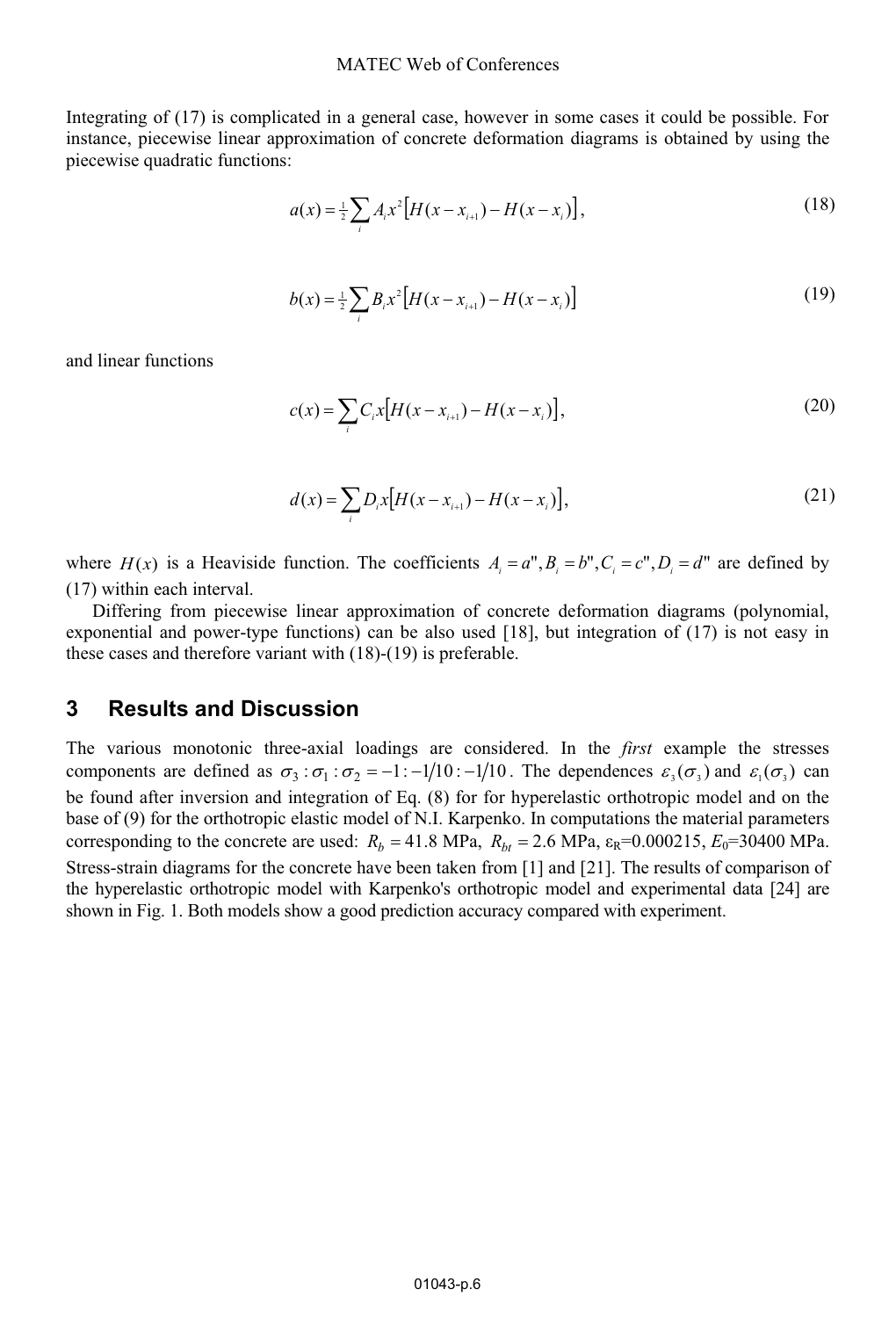

**Figure 1.** Comparison of the hyperelastic orthotropic model prediction with N.I. Karpenko's orthotropic model results and experimental data for multiaxial loading  $\sigma_3 : \sigma_1 : \sigma_2 = -1 : -1/10 : -1/10$ .

In the *second* example the stress tensor components are defined as  $\sigma_3 : \sigma_1 : \sigma_2 = -1 : -1/14.5 : -1/14.5$ . The dependences  $\varepsilon_3(\sigma_3)$  and  $\varepsilon_1(\sigma_3)$  can be found in the same manner as in example 1. In computations the material parameters corresponding to the concrete are used. The results of comparison of the hyperelastic orthotropic model with Karpenko's orthotropic model and experimental data [24] are shown in Fig. 2. Both models demonstrates a good prediction accuracy in comparison with experiment.



**Figure 2.** Comparison of the hyperelastic orthotropic model prediction with N.I. Karpenko's orthotropic model results and experimental data for multiaxial loading  $\sigma_3 : \sigma_1 : \sigma_2 = -1 : -1/14.5 : -1/14.5$ .

### **4 Conclusions**

The seven-term formulation of hyperelastic orthotropic material model is proposed to describe the nonlinear behavior of concrete under monotonic multiaxial loading with taking into account the tension-compression anisotropy. The method of material parameters identification is suggested based on four experimental deformation diagrams: axial stress - axial strain and axial stress - transverse